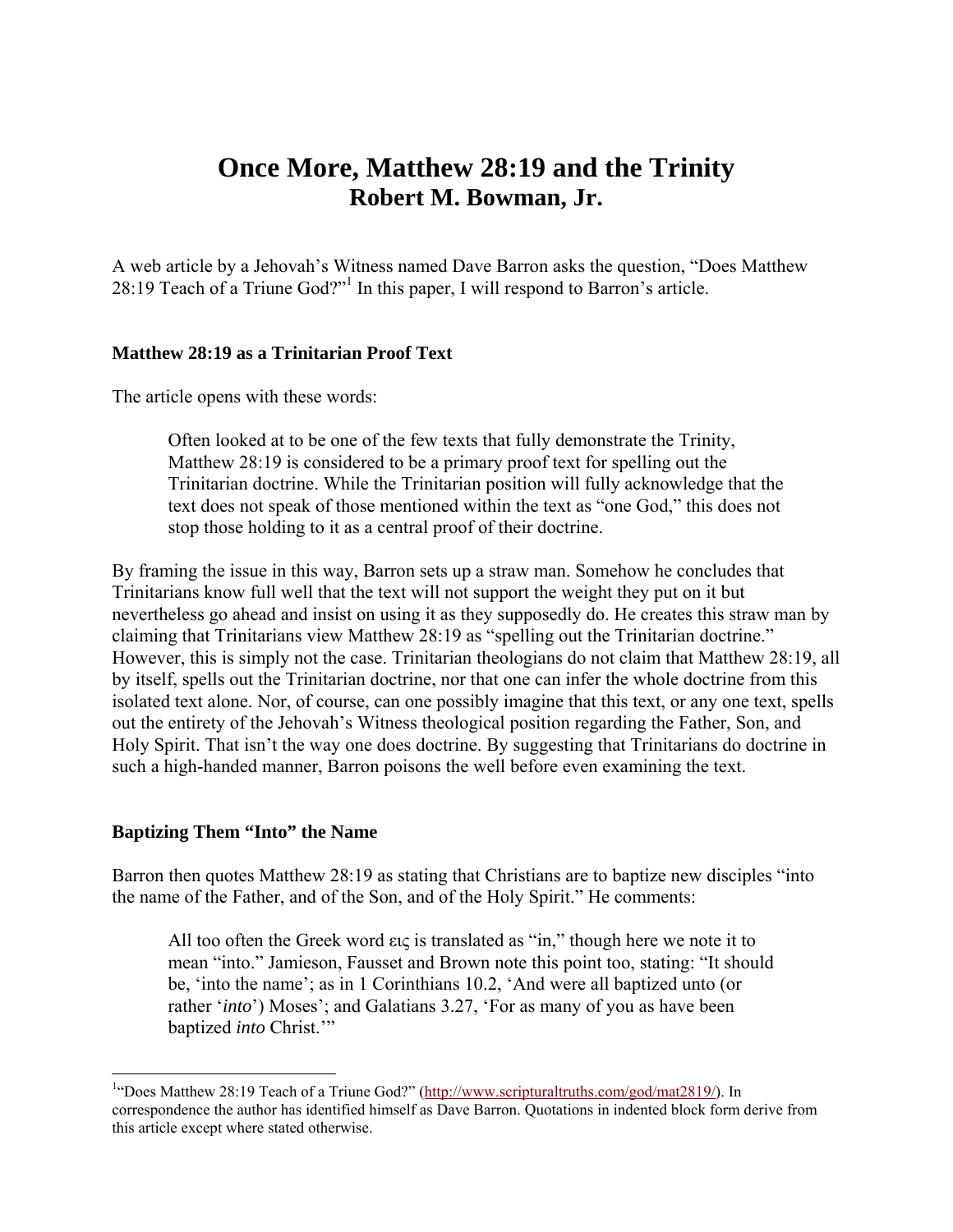It is perfectly fine for an interpreter to call attention to the specific preposition used here and to see if there is anything distinctive about the wording "baptizing into" ( $\beta \alpha \pi \tau \zeta$ ) compared to "baptizing in" ( $\beta \alpha \pi \tau \zeta$  overce  $\zeta \psi$ ). However, it would be a mistake to claim that rendering the former as "baptizing in" is a mistranslation, as Barron implies. In this connection it is worth pointing out that the Jehovah's Witnesses' own Bible version does not follow this rule. The New World Translation (NWT) translates Matthew 28:19, "baptizing them in the name of," though it states in a footnote, "Or, 'into.'" Note also the following texts in the NWT:

"In  $\lceil \epsilon \cdot \zeta \rceil$  what, then, were YOU baptized?" (Acts 19:3). "On hearing this, they got baptized in  $[\epsilon \dot{\epsilon} \dot{\epsilon}]$  the name of the Lord Jesus" (Acts 19:5). "Or were YOU baptized in  $\lceil \epsilon \cdot \epsilon \rceil$  the name of Paul?" (1 Cor. 1:13) "...so that no one may say that YOU were baptized in  $\lceil \epsilon \cdot \zeta \rceil$  my name" (1 Cor. 1:15).

Clearly, the translators of the NWT recognized that "baptizing in" was a perfectly fine rendering in at least some contexts of the words in question—including in Matthew 28:19.

According to Barron,

If we were to say that Christians were to be baptized in the name of those three, it would be understood that they would be baptized by the authority of those ones. Yet this was not at all the meaning that Jesus had in mind. Albert Barnes explains: "To be baptized in [εις, into] the name of the Father, etc., is the same as to be baptized 'unto' the Father; as to believe on the 'name' of Christ is the same as to believe 'on Christ,' Jn i.12; ii.23; iii.18; 1 Co i.:13. To be baptized 'unto' anyone is publicly to receive and adopt him as a religious teacher or lawgiver; to receive his system of religion. Thus, the Jews were baptized 'unto Moses,' 1 Co x.2. That is, they received the system that he taught; they acknowledged him as their lawgiver and teacher."

How this point is supposed to undermine the Trinitarian understanding of Matthew 28:19 escapes me. Barnes here correctly interprets the text to mean that in baptism the disciple is publicly receiving the one "into" whose name he is baptized, and thus committing himself to the religion of the one named. While this point does not, abstracted from the rest of the Bible, by itself prove every element of the doctrine of the Trinity, it strongly supports a key element of that doctrine that the Jehovah's Witnesses repudiate. Specifically, it strongly supports the understanding that the Holy Spirit, like the Father and the Son, is a person to whom the disciple commits and devotes himself in the act of submitting to baptism. Note what Barnes goes on to say:

So to be baptized in the name of the Father, etc., means publicly, by a significant rite, to receive the system of religion, to bind the soul to obey his laws; to be devoted to him; to receive, as the guide and comforter of the life, his system of religion; to obey his laws, and trust to his promises. To be baptized unto the Son, in like manner, is to receive him as the Messiah—our Prophet, Priest, and King; to submit to his laws, and to receive him as the Saviour of the soul. To be baptized unto the Holy Ghost is to receive him publicly as the Sanctifier,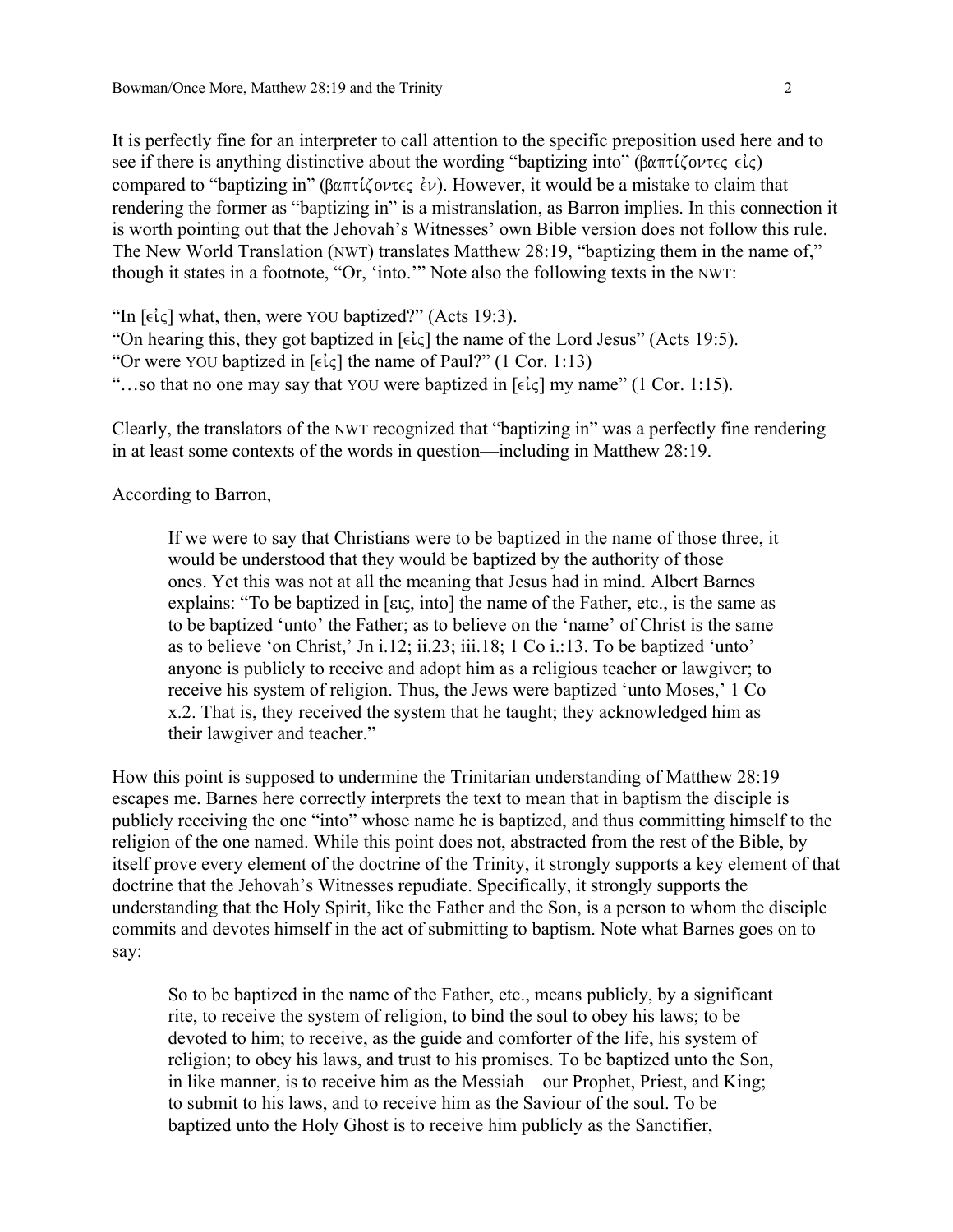Comforter, and Guide of the soul. The meaning, then, may be thus expressed: Baptizing them unto the Father, Son, and Holy Ghost, by a solemn profession of the only true religion, and by a solemn devotion to the service of the sacred Trinity.<sup>2</sup>

Barron surely sees the problem, but attempts to avert the obvious implications. Let us see how he does so. He writes:

Similarly, when we are baptized "into Christ" we declare our faith in him and accept him as an influence in our lives. We follow his commands as they are recorded in Scripture and we dedicate ourselves to his service. To be baptized into the Father would carry with it the same meaning. We place our faith in him and dedicate ourselves to following his commands.

Yes, indeed. Thus, when Matthew 28:19 states that we are to baptize new disciples "into the name of the Father and of the Son," it means that in baptism new disciples declare their faith in the Father and the Son and dedicate themselves to them. Naturally, one would expect that when disciples also submit to baptism "into the name... of the Holy Spirit," in the very same clause, this would mean that disciples in baptism declare their faith in the Holy Spirit and dedicate themselves to him as well. Barron sees the problem:

What about the Holy Spirit? We have elsewhere argued that the Holy Spirit is not a person, and yet Trinitarian commentators have objected to such a possibility in Matthew 28:19, stating that it is unnatural for Jesus to connect the Holy Spirit with himself and the Father in this baptism if it were not one.

Putting it this way is not so much wrong as inadequate. It would indeed be "unnatural" for Jesus to speak of the Holy Spirit in this way if the Holy Spirit were an impersonal force, but this observation only suggests the real import of the argument. The point is better stated positively in this way: If we are looking for the best understanding of the text as it stands before us, our conclusion will be that the Holy Spirit is a person, just as the Father and the Son are persons. This is so because of the way all the elements of the sentence in context work together to associate the Holy Spirit with the Father and the Son as one of the three names invoked in the religious rite of baptism.

### **1 John 5:7-8: Counterevidence?**

1

After affirming the importance of the Holy Spirit to Jehovah's Witnesses, Barron begins to offer arguments to undermine the argument. First, he writes:

We might compare the text in question to 1 John 5:7-8, where the Trinitarian would claim that the Spirit is a person, but that blood and water are not.

<sup>2</sup> Albert Barnes, *Barnes' Notes on the New Testament*, on Matt. 28:19, accessed online on 7/18/08, http://www.studylight.org/com/bnn/view.cgi?book=mt&chapter=028.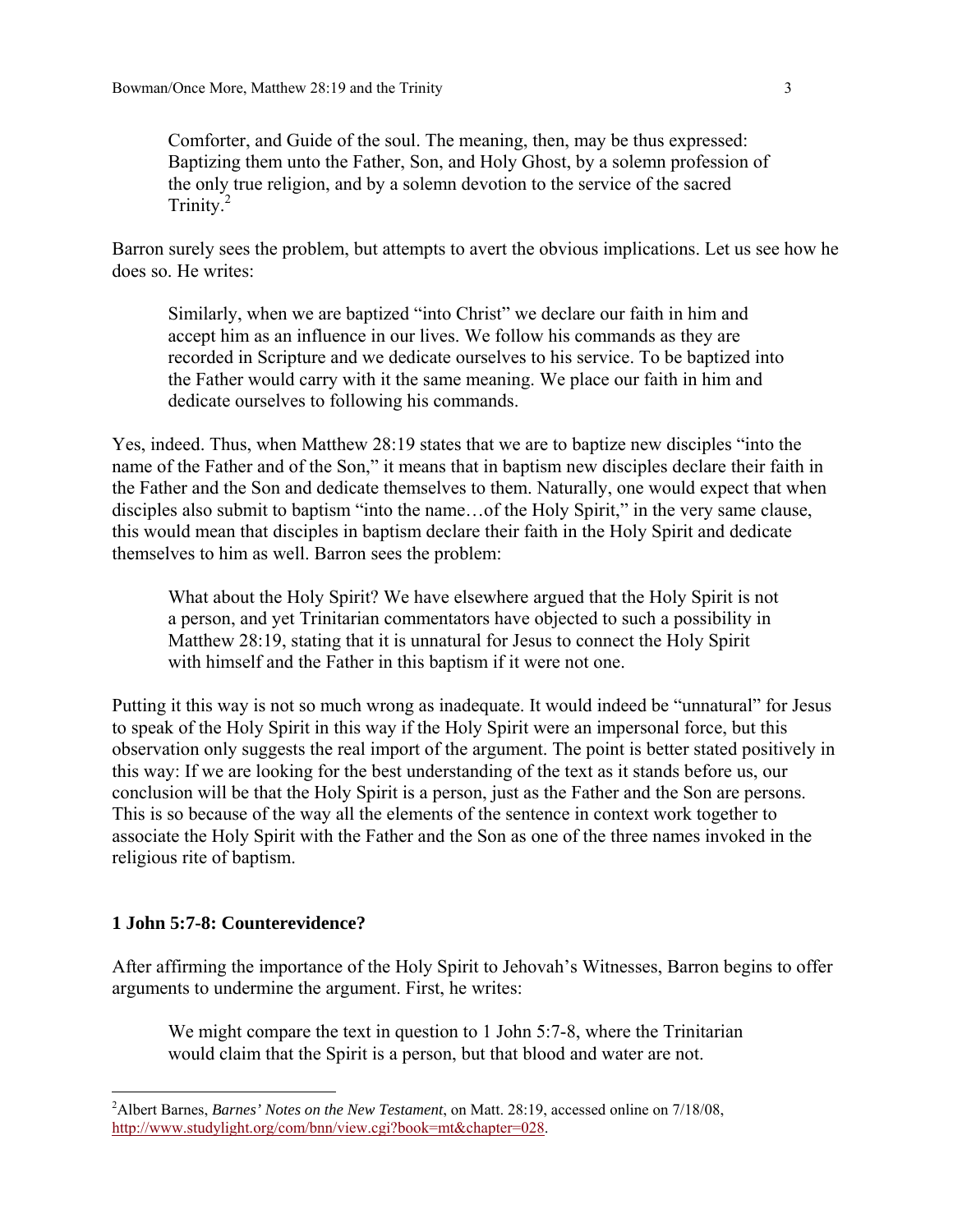This rebuttal—common among anti-Trinitarians<sup>3</sup>—fails because it assumes that the Trinitarian argument is as superficial as claiming that any text coordinating three terms must use all of them to refer to persons or all of them to refer to non-persons. That is not the argument. The matter is actually more complex and even subtle, though not so subtle that it requires any great sophistication to understand. There are really two factors that come into play here.

First, when the three terms in question are normally, typically, or even often terms for personal agents (humans, angels, or other beings or persons or some kind), one naturally takes all three terms as referring indeed to persons when they are coordinated in a series. So, for example, in a statement referring to "the principal and the teacher and the coach" we would by default construe *coach* as referring to a person (the "coach" of a school sports team, no doubt). We would rightly regard the objection that the word *coach* can in some contexts refer to an inanimate object (e.g., a horse-drawn carriage or railroad passenger car) as a subterfuge, a distraction from the obvious contextual setting of the term. We would not even consider such a redefinition, despite the fact that the definition of *coach* as a vehicle of some sort often appears in dictionaries as the *first* definition and the sports instructor as a second, derivative definition.<sup>4</sup> Only if the term *coach* in the immediate context explicitly referred to a vehicle ("We rode in a great coach bus to the college, and I took a picture of the principal and the teacher and the coach") would we entertain the thought that the "coach" in question was not one of the adults working at the school.

Let us apply this insight to the matter at hand. Matthew 28:19 places the terms *Father*, *Son*, and *Holy Spirit* in a coordinated series united by the term "name" (about which I will have more to say below). The disputed term here is *Spirit*, which Jehovah's Witnesses argue refers to an influence or force or energy—in this case, a holy force emanating from God. Whether this is a possible or actual use of the word anywhere in the New Testament is too large a subject to examine here, but fortunately we do not need to do so. It is beyond dispute that the word *Spirit* or *spirit* ( $\pi\nu\epsilon\psi\mu\alpha$ ) occurs often in the New Testament with reference to personal agents. Jesus described God as  $\pi \nu \in \mathfrak{p}$  (John 4:24), and he is, of course, a personal agent. Paul calls the risen Christ  $\pi \nu \in \mathcal{L}(\mu)$  (1 Cor. 15:45), and of course Christ is also a personal agent. Angels are "spirits,"  $\pi\nu\epsilon\psi\mu\alpha\tau\alpha$  (Heb. 1:7), and thankfully Jehovah's Witnesses agree that angels are personal agents. Demons, which Jehovah's Witnesses also affirm are personal beings, are also  $\pi \nu \in \mathcal{Q}$ u $\alpha \in \mathcal{Q}$ . Matt. 8:16). Thus, the use of  $\pi\nu \in \mathcal{U}$  to denote a personal agent is beyond controversy and in fact appears widely throughout the New Testament. Thus, when we come to a text in which "Spirit" (πνεύμα) is coordinated with the personal terms "Father" (πατήρ) and "Son" (υἱός), the semantic force of  $\pi\nu \in \mathfrak{g}$  denotes quite specifically a personal agent, whatever it might potentially or arguably mean in other contexts. We would require some specific identification in the immediate context of this "Holy Spirit" as something other than a personal agent to lead us to any other conclusion.

 $\overline{a}$ 

<sup>&</sup>lt;sup>3</sup>The Watchtower uses the same argument: "But water and blood are obviously not persons, and neither is the holy spirit a person." "The Holy Spirit—God's Active Force," in *Should You Believe in the Trinity* (Brooklyn: Watchtower Bible and Tract Society, 1989), 22.

<sup>&</sup>lt;sup>4</sup>E.g., the Merriam-Webster Online Dictionary, http://www.merriam-webster.com/dictionary/coach.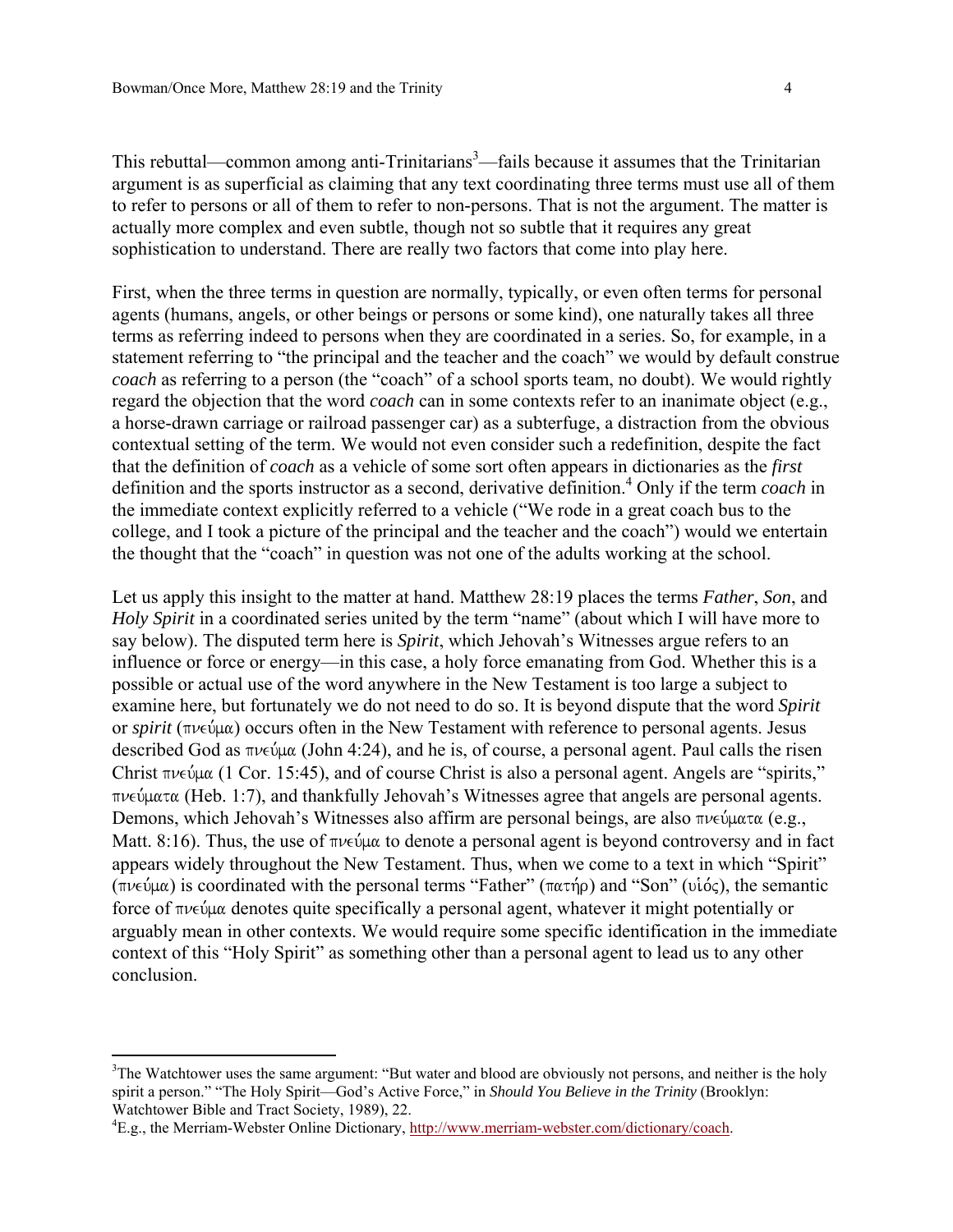This semantic phenomenon does not apply in texts where some of the terms are obviously and regularly terms denoting impersonal realities. The reference to "the Spirit and the water and the blood" (1 John 5:8) uses two terms that in their normal, typical use refer to impersonal realities, *water* and *blood*. True, we can imagine scenarios in which one or both of these words might be used as nicknames for persons (particularly *blood* in the slang of some contemporary subcultures), but such uses are too extraordinary and far afield from the context of 1 John 5:8 to have any possible relevance. The term *spirit* or *Spirit*, as we have seen, often refers to personal agents. Jehovah's Witnesses will want to reverse the argument just presented and reason that if two of the three terms denote impersonal realities, and the third term *could* in the right context also denote an impersonal reality, then we ought to understand it so in that context. Since Jehovah's Witnesses believe an impersonal use of the word *spirit* does exist in some biblical texts, they conclude that such is its usage in 1 John 5:8. Suppose for the sake of argument that we conceded this argument; it would simply mean that  $\pi \nu \in \mathfrak{C}(\mu \alpha)$  in 1 John 5:8 does not have the same referent as in Matthew 28:19. There is nothing impossible or unreasonable about such a conclusion (setting aside for the moment the context); the word is not a technical term that must have the same precise meaning in every occurrence in the Bible or in theological language.

On the other hand, the coordination of the three terms is not the only exegetical factor in play. There is another: the context in which the three terms are coordinated. In 1 John 5:8, the context is that the three terms refer to three "witnesses":

This is the One who came by water and blood, Jesus Christ; not with the water only, but with the water and with the blood. It is the Spirit who testifies, because the Spirit is the truth. For there are three that testify: the Spirit and the water and the blood; and the three are in agreement. If we receive the testimony of men, the testimony of God is greater; for the testimony of God is this, that He has testified concerning His Son. The one who believes in the Son of God has the testimony in himself; the one who does not believe God has made Him a liar, because he has not believed in the testimony that God has given concerning His Son. And the testimony is this, that God has given us eternal life, and this life is in His Son. (1 John 5:6-11 NASB)

Here John clearly expounds on the testimony of "the water and the blood" separately from the testimony of "the Spirit," drawing a clear distinction between these two types of "witnesses." Jesus Christ, he says, came by or with both water and blood. This statement almost certainly presupposes that John's readers are familiar with what he says in his Gospel:

But one of the soldiers pierced His side with a spear, and immediately **blood and water** came out. And he who has seen **has testified**, and his **testimony** is true; and he knows that he is telling the truth, so that you also may believe. (John 19:34-35 NASB)

The collocation of the pairing of water and blood in relation to Jesus' death with the reference to John's testimony to this event makes it beyond doubt that the function of the blood and the water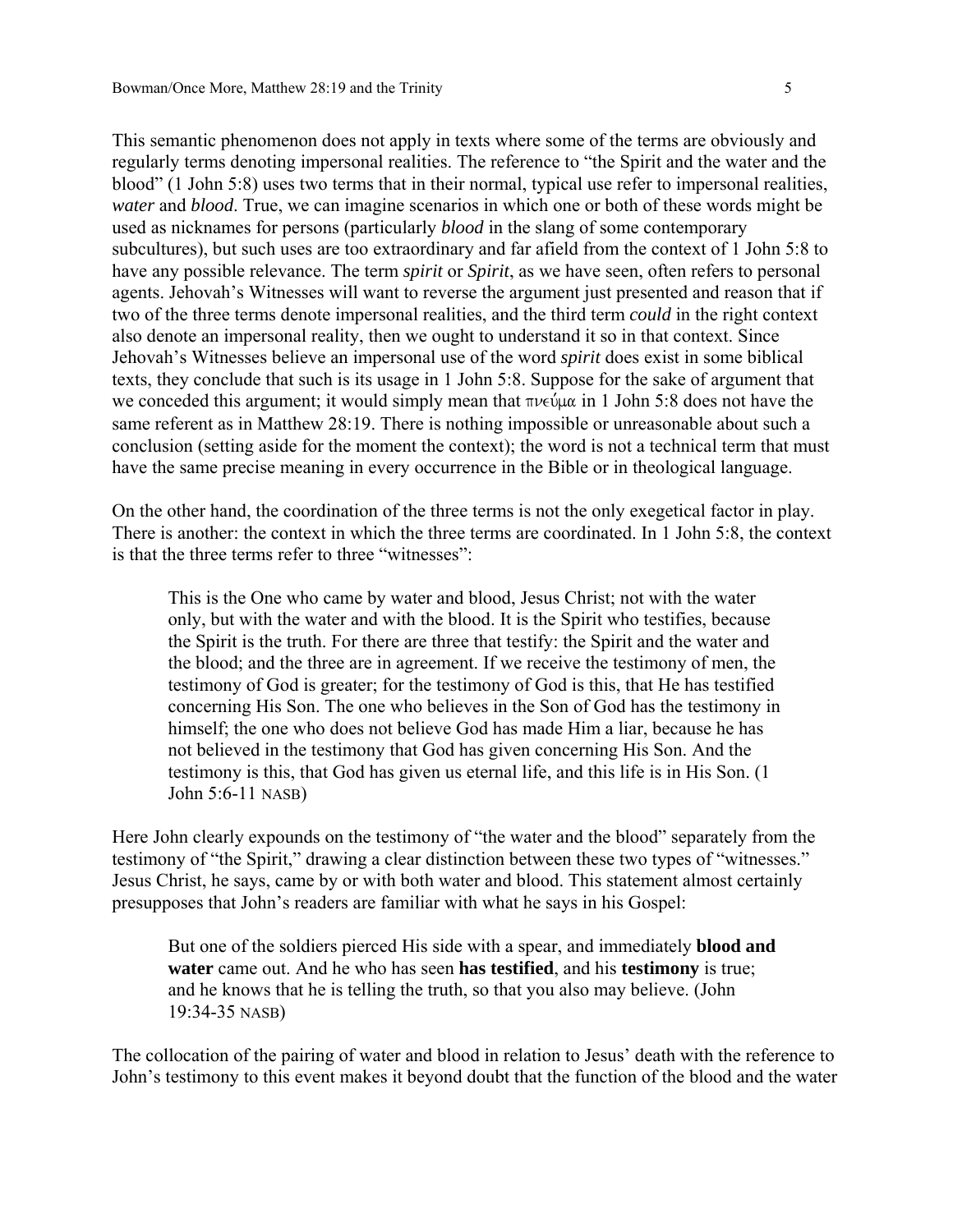$\overline{a}$ 

as "witnesses" in 1 John recalls this specific incident reported by the same author.<sup>5</sup> We thus know exactly what the blood and the water are; there is no ambiguity on this score.

The testimony or evidence of the blood and the water are important, but they are confirming witnesses. The primary witness of the three is that of the Spirit. We know this because of the special emphasis placed on the Spirit's witness in the statement, "It is the Spirit who testifies, because the Spirit is the truth." This statement puts the Spirit in a different category than the water and the blood—whatever we end up concluding as to the nature of the Spirit. The water and the blood are witnesses to the truth, but the Spirit *is* the truth. Just as John's reference to the water and the blood recalls John 19:35, so also John's reference to the Spirit as the truth recalls other statements from the Gospel:

"And I will ask the Father, and he will give you another Advocate, to be with you forever—**the Spirit of the truth**…. When the Advocate comes, whom I will send to you from the Father, **the Spirit of the truth**, who goes out from the Father, he will **testify** about me…. But when he, **the Spirit of the truth**, comes, he will guide you into all the truth" (John 14:16-17a; 15:16; 16:13, my translation).

Note the close, repeated association of "the Spirit" with "the truth" (the noun is articular in all these occurrences) in conjunction with the explicit statement that the Spirit of the truth "will testify" about Jesus Christ. This collocation of language makes it certain that "the Spirit" of 1 John 5:8 is "the Spirit of the truth" referred to by Jesus in John 14-16.

The reader of 1 John who is familiar with the Gospel and has understood the Spirit identified as the Paraclete (Advocate) of John 14-16 to be a divine person will, of course, quite properly bring this understanding to 1 John 5:8. And there is even more.

In 1 John 5:9, John makes a comment that might strike us as out of place: "If we receive the testimony of men, the testimony of God is greater." What "testimony of men" does John have in mind here? In the context of John's writings, it is his own testimony, his eyewitness testimony to the issuing of the blood and the water at the moment of Jesus' death (John 19:35). John's use of "we" in John 19:35 is not an authorial "we" but a reference to the community of Christians that included the rest of those who had seen Jesus (1:14) as well as those who believed the testimony of John and the other apostolic witnesses (21:24b). John's point is that while believers rightly accept the testimony that he gave to Jesus, the witness of God is greater. But now let us relate this statement to his immediately preceding reference to the three witnesses. John had divided them into two categories: the witnesses of the water and the blood, which derive from John's own eyewitness testimony; and the witness of the Spirit. In context, then, the testimony of the water and the blood is mediated through the testimony of men—specifically John himself. The testimony of the Spirit, on the other hand, is the testimony of God himself to his Son, which is

 $5$ The Watchtower favors the view that "the spirit and the water" refer to John 3:5, and infer that the water refers to baptism. This view is plausible in and of itself (assuming, as many exegetes do, that the water in John 3:5 alludes to baptism), but the change in order (water and the Spirit in John 3:5, the Spirit and the water in 1 John 5:8) and the reference to witness in regards to "the water and the blood" make a reference to John 19:35 beyond reasonable doubt.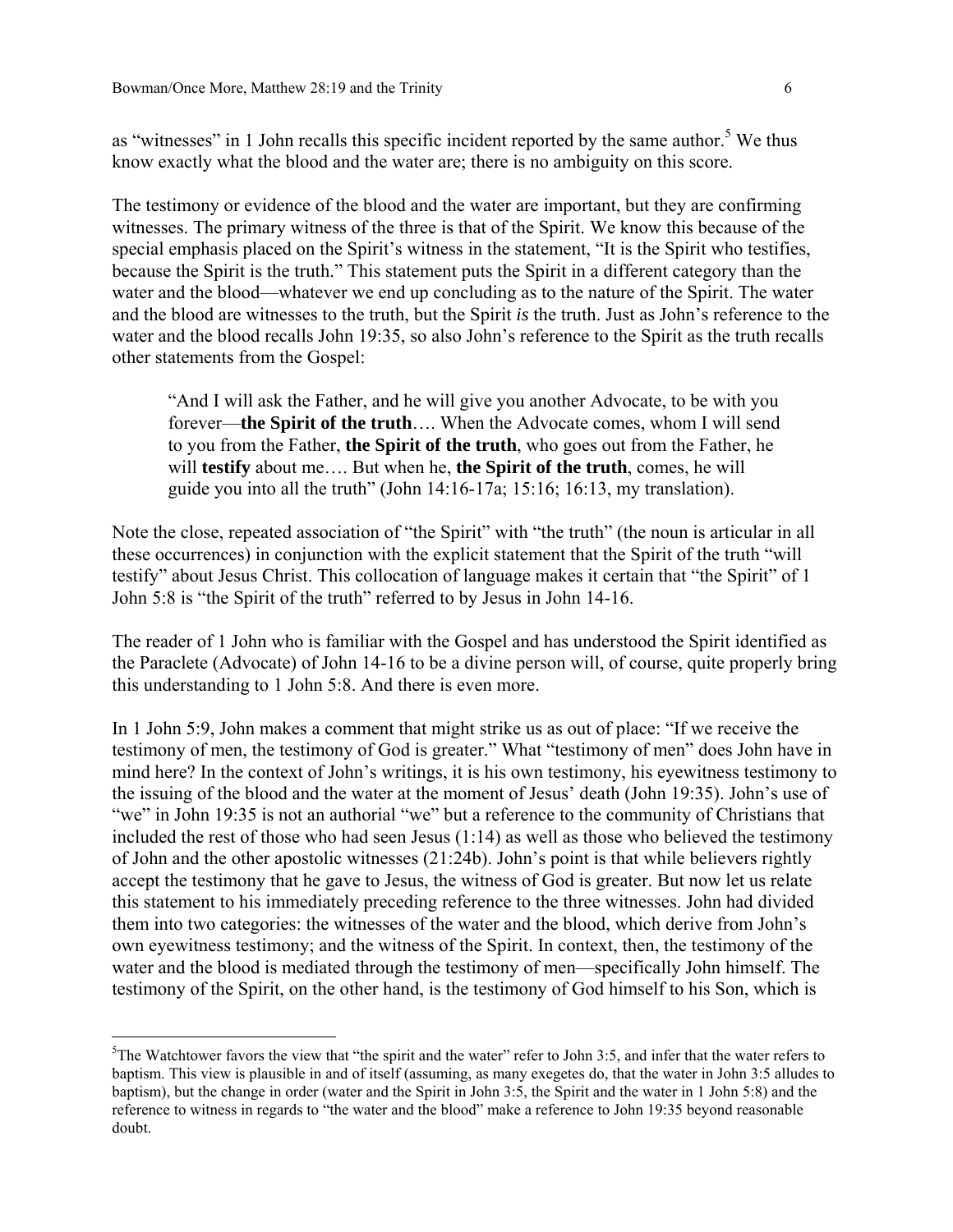greater than the testimony of men. The Spirit dwelling in us, in testifying to the Son (John 15:26; 1 John 5:8), gives us God's own testimony to his Son (1 John 5:9-11).

The rich context of 1 John 5:6-11, especially in light of the same author's Gospel, presents the witness of the Spirit as the witness of God himself, and places it in a category distinct from the witness of the water and the blood that took the form of the witness of a man (John). This description of the Spirit's witness invites us to go back to John 14-16 to understand more fully who or what the Spirit is. In any case, the coordination of the Spirit with the water and the blood does not in any way imply that the Spirit is impersonal.

#### **Interpreting Matthew 28:19 in Its Religious and Linguistic Contexts**

Returning to Matthew 28:19, whereas inanimate realities can be considered "witnesses" (what we would call evidences), the rite of baptism "into the name" is clearly and unmistakably an act of personal allegiance and commitment to the person or persons named in the rite. There are no exceptions in biblical usage of this very specific language. What makes it beyond reasonable doubt that the Holy Spirit in Matthew 28:19 is a person is not merely the coordinated listing of the Holy Spirit alongside the Father and the Son, nor even merely the use of the word "name" in reference to the Holy Spirit. Rather, it is the convergence or synergy of all five of the elements of the text that I have highlighted here that prove beyond reasonable doubt that the Holy Spirit in this text is a person:

- (1) The term *Spirit* often if not regularly refers to persons.
- (2) The term *Holy Spirit* is coordinated with two other terms referring to persons (Father, Son).
- (3) The Father, Son, and Holy Spirit are all said to have a "name."
- (4) The specific form "into the name of" assumes that the name of that of a personal agent.
- (5) The context is the administration of the rite of baptism, in which to "baptize into the name of" expresses the consecration, commitment, and allegiance of faith to the one or ones named in the rite.

Jehovah's Witnesses attempt to refute this argument by isolating each of these five points and attacking some of them (usually just the second and third points) separately, showing that no one of these points by itself can establish that the Holy Spirit is a person. This is understandable, given that popular and even scholarly literature typically cite one or two of these points (again, usually just the second and the third) as proof of the personhood of the Holy Spirit without recognizing or developing the argument holistically. However, once we understand that it is the way these semantic elements of the text work together—particularly the way the wording conveys meaning in the religious context of the rite of baptism—it is clear that the Trinitarian argument from the personhood of the Holy Spirit cannot be refuted in this way.

The point may be illustrated from additional statements and arguments presented by Dave Barron, our Jehovah's Witness author. He writes: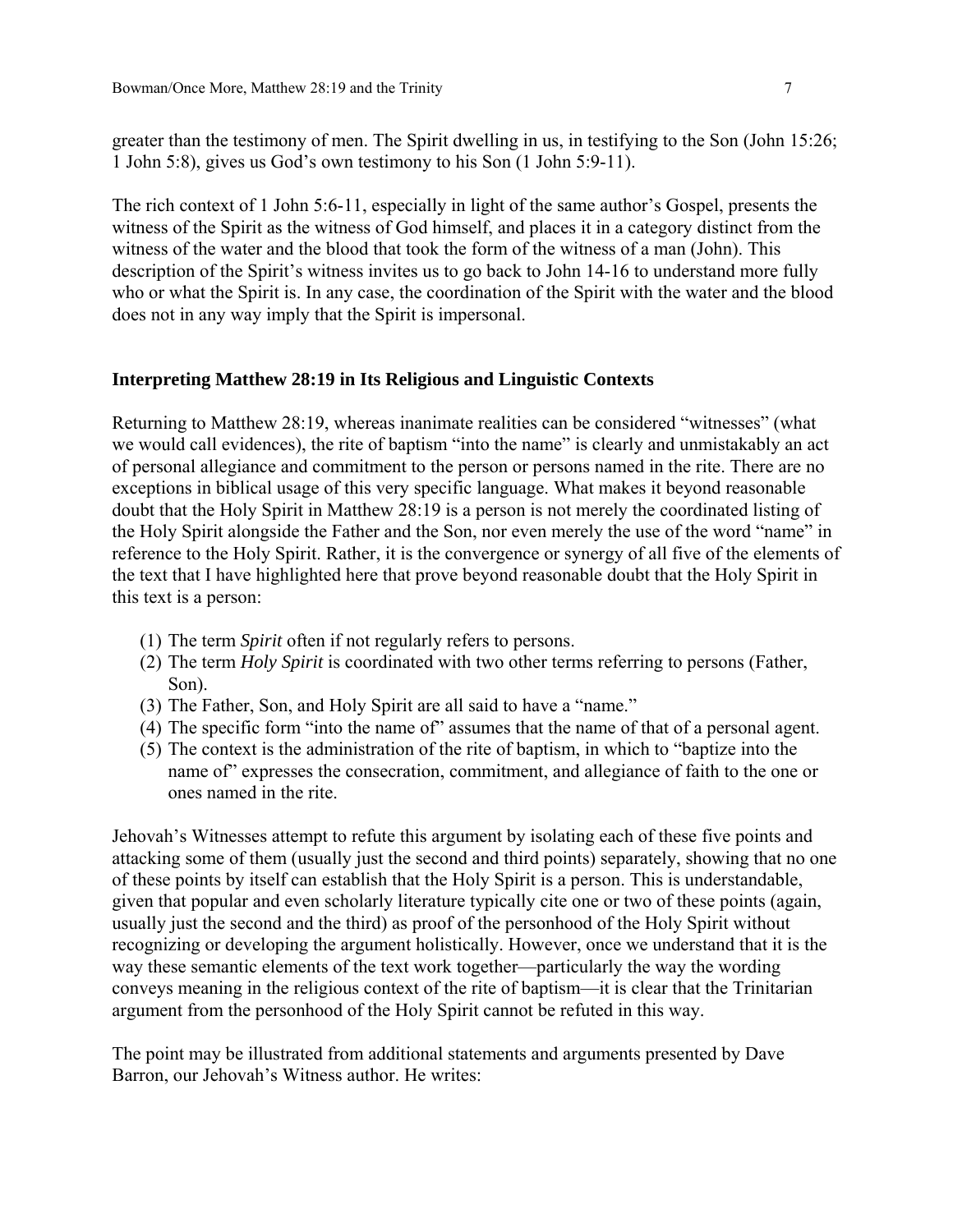$\overline{a}$ 

Barron's argument seems to be as follows: Jesus' death is not a person, but one can be "baptized into his death" (Rom. 6:3); therefore, one can be "baptized into" the Holy Spirit without the implication that the Holy Spirit is a person. Immediately the problem with this argument becomes apparent. Paul does not say that we are "baptized *into the name of* his death"; moreover, the word *death* is not often or typically used as a term for animate or personal agents, unlike the term *spirit* or *Spirit*. For these two reasons, Romans 6:3 simply is not comparable to Matthew 28:19 in the way that the Jehovah's Witness argument requires. The argument fails because it treats the linguistic element "baptize into" in isolation from the other elements of the text.

Barron also attempts to discount the evidence of the term *name* in Matthew 28:19 by itself by showing that the word need not refer to a personal agent:

The semantic range of the word that is translated as "name" is fairly wide. Thayer's lexicon explains: "By a usage chiefly Hebraistic the name is used for everything which the name covers, everything the thought or feeling of which is roused in the mind by mentioning, hearing, remembering, the name, i. e. for *one's rank, authority, interests, pleasure, command, excellences, deeds, etc...*" There is much to the word that has nothing to do with a personal, proper name.

This argument is doubly flawed. First of all, Barron has quoted Thayer's lexicon only so far as it suited him and then misconstrued what little he did quote. The "rank" and "authority" expressed or associated with the name are obviously those of a person. The "interests, pleasure, command, excellences, deeds, etc.," are equally those of the person bearing the name. The word *one's* itself in this context refers to the person, the someone, who bears the name. Lest there be any doubt on this score, though, one (!) need only continue reading in the same entry of Thayer's lexicon (picking up right where Barron left off):

thus,  $\epsilon \dot{\iota}$  c  $\ddot{\delta} \nu$  oux  $\pi \rho$  opticou, out of regard for (see  $\epsilon \dot{\iota}$  c, B. II. 2 d.) the name of prophet which he bears, equivalent to because he is a prophet, Matt. 10:41;  $\beta$ απτίζειν τινα είς ὄνομα τίνος, by baptism to bind anyone to recognize and publicly acknowledge the dignity and authority of one (cf.  $\beta \alpha \pi \tau \zeta \omega$ , II. b. (aa.)), Matt. 28:19; Acts 8:16; 19:5; 1 Cor. 1:13,15.<sup>6</sup>

Ouch. Thayer not only make clear that he is referring to various associations or connotations related to the names of persons, he also explains that "to baptize someone into the name of someone" (βαπτίζειν τινα είς ὄνομα τίνος) means "by baptism to bind anyone to recognize and publicly acknowledge the dignity and authority of one"—and he cites Matthew 28:19 as his first example! Barron omits any reference of this contrary evidence against his position, treating the lexicon as a postmodernist treats Scripture, as a source to be remolded to fit one's own agenda.

<sup>6</sup> *A Greek-English Lexicon of the New Testament*, by C. G. Grimm and C. L. W. Wilke, trans., rev., and enlarged by Joseph Henry Thayer (1889), in BibleWorks.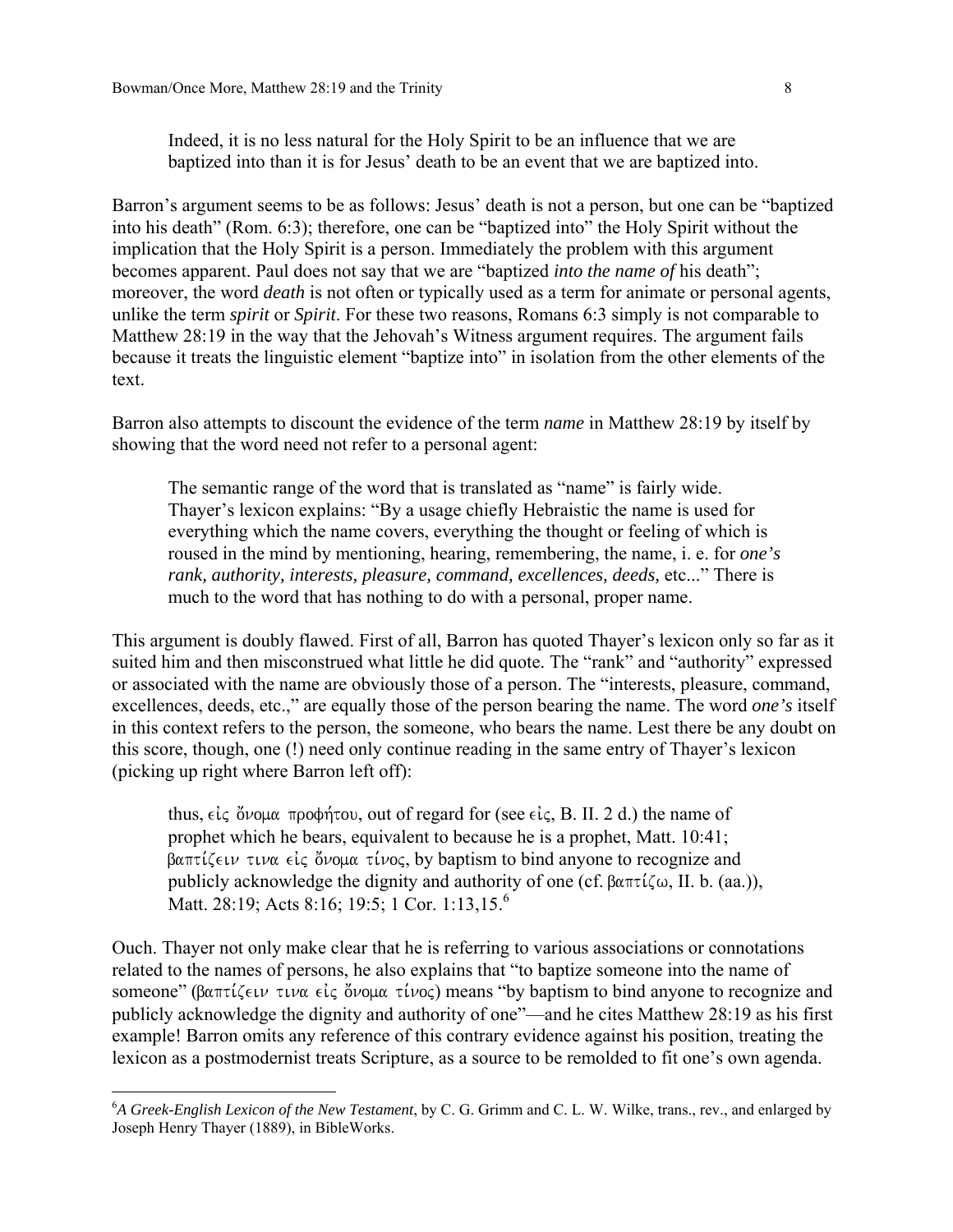Thayer goes on at some length to elaborate numerous other contexts in which the word *name* is likewise used in reference to persons. Omitting no contrary evidence (since there is none), I quote the rest of Thayer's paragraph minus the citations and secondary source notes for the sake of clarity and focus:

*to do a thing*…, i.e. *by one's command and authority, acting on his behalf, promoting his cause*…of the Messiah,…of his own free-will and authority…; to do a thing…*of Jesus,*…. According to a very frequent usage in the O. T….*the name of God* in the N. T. is used for all those qualities which to his worshippers are summed up in that name, and by which God makes himself known to men; it is therefore equivalent to his *divinity,* Latin *numen* (not his nature or essence as it is in itself), *the divine majesty and perfections,* so far forth as these are apprehended, named, magnified…(keep them consecrated and united to thy name (character), which thou didst commit to me to declare and manifest…. After the analogy of the preceding expression, *the name of Christ…*is used in the N. T. of all those things which, in hearing or recalling that name, we are bidden to recognize in Jesus and to profess; accordingly, of "his Messianic dignity, divine authority, memorable sufferings, in a word the peculiar services and blessings conferred by him on men," so far forth as these are believed, confessed, commemorated,… whoever nameth the name of the Lord namely, as his Lord…to hold fast i.e. persevere in professing,...to do or to suffer anything.... The phrase  $\epsilon$ ν τω όνόματι Χριστού is used in various senses: a. *by the command and authority of Christ*: see examples just above. b. *in the use of the name of Christ*  i.e. the power of his name being invoked for assistance,…universally…. c. *through the power of Christ's name,* pervading and governing their souls…. d. *in acknowledging, embracing, professing, the name of Christ*:…*in professing and proclaiming the name of Christ*…. e. *relying or resting on the name of Christ, rooted (so to speak) in his name, i.e. mindful of Christ*:…, i.e. (for substance) "to ask a thing, as prompted by the mind of Christ and in reliance on the bond which unites us to him," … God is said to do a thing…*regardful of the name of Christ,*  i.e. moved by the name of Christ, for Christ's sake,  $\delta \iota \delta \phi \alpha \iota$  the thing asked,........ because one calls himself or is called by the name of Christ…. The simple dative τω όνόματι Χριστοῦ signifies by the power of Christ's name, pervading and prompting souls,...; so also  $\tau \hat{\omega}$  *overtightative on kupiou (i. e. of God) laleiv*, of the prophets,...by uttering thy name as a spell,....  $\epsilon \zeta \zeta$  to  $\delta \nu \omega \alpha \tau$  to  $\zeta$   $\omega \sigma \tau$  $\sigma$   $\nu$   $\alpha$   $\gamma$   $\epsilon$  $\sigma$  $\theta$   $\alpha$  is used of those who come together to deliberate concerning any matter relating to Christ's cause (German *auf den Namen*), *with the mind directed unto, having regard unto, his name,*… i.e. *on account of professing my name,*  …to beseech one by employing Christ's name as a motive or incentive…; by embracing and avowing *his name,* …equivalent to for defending, spreading, strengthening, the authority of Christ,... to  $\ddot{\theta}$  volta is used absolutely, *the Name*, namely, kupiou, of the Lord Jesus....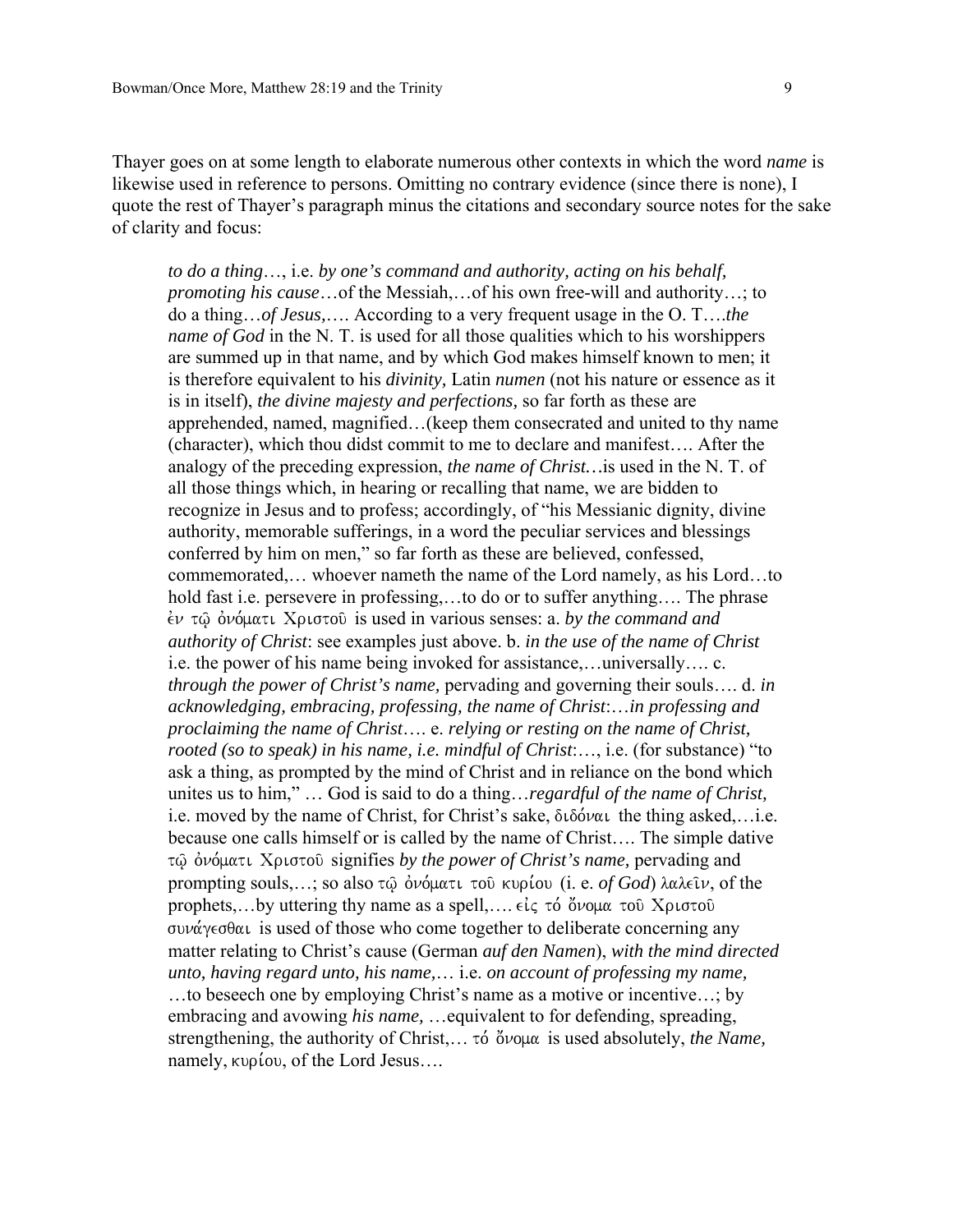How Barron decided this entry to be supportive of his claim that the word *name* need not refer to a person is difficult to imagine. But this is not even the main problem with his argument, although it is bad enough. It is a fact that the word *name* can refer to something other than a person; specifically, the word *name* can refer to the proper name of a location, such as Gethsemane (Mark 14:32), Nazareth (Luke 1:26), Emmaus (Luke 24:13), and the like.<sup>7</sup> We can probably imagine other contexts in which the word *name* might refer to something other than a person, though Thayer mentions no such examples and Barron has cited none of his own.<sup>8</sup> For our purposes the main problem is that it isolates the use of the term *name* from the religious and linguistic context. Whatever unusual or exceptional uses of the word *name* we might imagine or even find, in the linguistic and religious context of being "baptized into the name of" the term *name* unambiguously refers to the personal object of one's religious commitment expressed in baptism.

Oddly, Barron states that the "name" may refer in Matthew 28:19 to the "office" of each one named:

Within Matthew 28:19 the most natural understanding would be to take "name" to refer to each one's office. This would include the functions that they perform. As to be baptized into Christ is to recognize who he is and what he does while accepting his influence upon our lives, to be baptized into his office would carry with it a parallel sense. We would recognize his role and accept his influence. We would do this of the Father and the Holy Spirit as well.

Of course, an "office" could only refer in this context to the official position or role or function of a personal agent. An impersonal force or energy does not occupy an "office." This explanation of what it means to be "baptized into the name of" someone is not quite right, but in any case it also fails to avoid the direct implication that the Holy Spirit is indeed a person.

A little later in his article, Barron observes:

Examining the grammar alone, little can be derived from Matthew 28:19 in support of Trinitarian theology.

Indeed, but one cannot derive Trinitarian theology or *any* theology, or even any meaning at all, from "the grammar alone"—of *any* text. Humans communicate meaning, including theological meaning, through a complex construction of linguistic elements, involving genre, semantics, syntax, and grammar, in historical, cultural, philosophical, religious contexts. It is, frankly, absurd and naïve to criticize Trinitarianism or any belief on the grounds that one cannot derive

 $\overline{a}$ <sup>7</sup>See also "the name of the city of my God, the new Jerusalem" (Rev. 3:12), contrasted later with the "name" of "Babylon the Great" (Rev. 17:5).

 ${}^{8}$ In John 10:3, Jesus gives a parable about a shepherd who "calls his own sheep by name," referring to the familiar practice of giving names to animals—though of course the sheep in the parable represent human persons. In Revelation 6:8, John describes a vision he had of a rider on a horse and says that the rider's name was Death. See also Wormwood as "the name of the star" (Rev. 8:11). In Mark 5:9 and Luke 8:30, a demon-possessed man says that *his* name ( $\delta v \circ \mu \alpha$ ) is *Legion* because he was possessed by many demons (Mark 5:9); thus, this verse is no exception.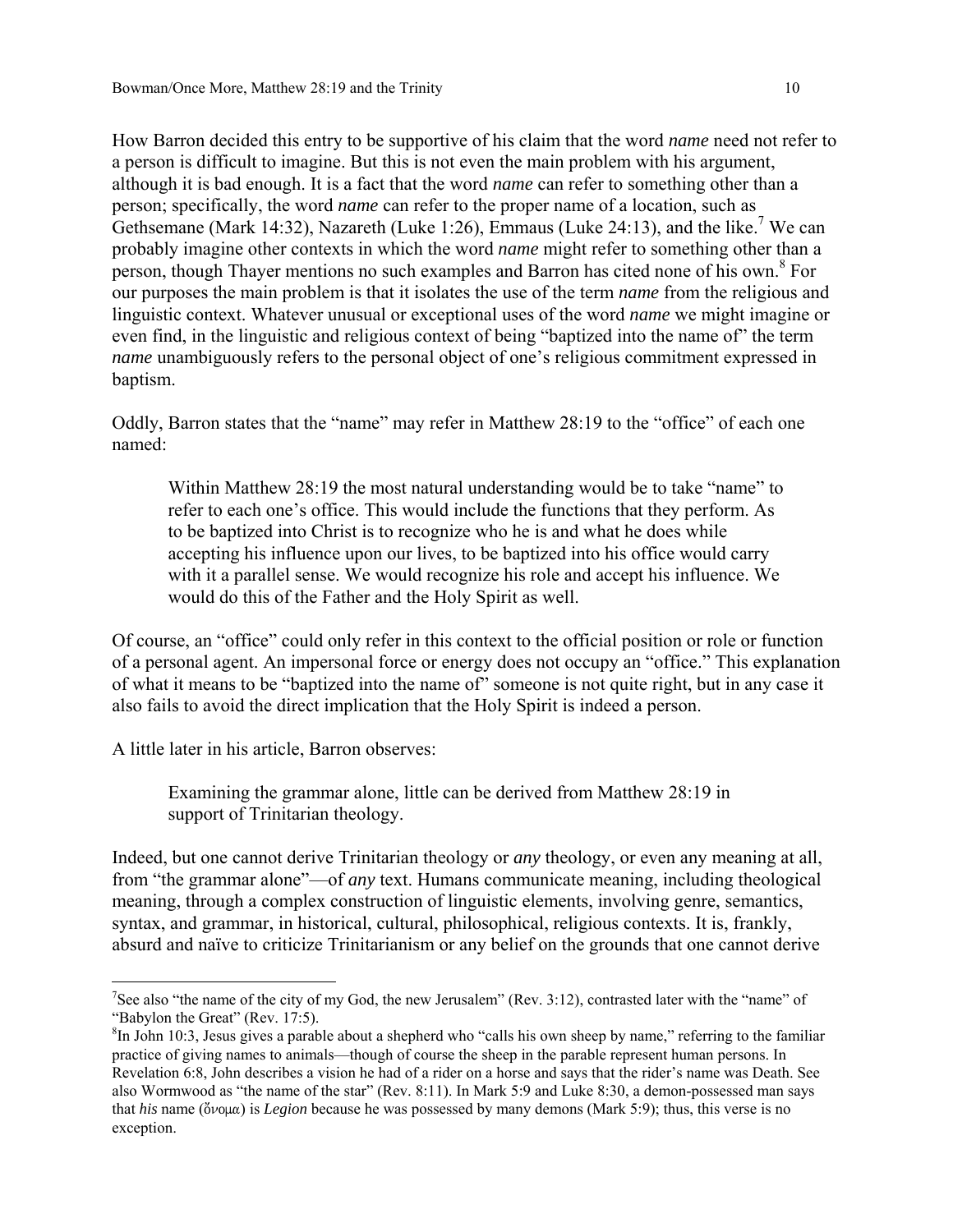that belief from the grammar of a passage considered alone. Here again, the author's mistaken method is isolating these various aspects of a text from one another in order to dispense with their role in creating the meaning that text conveys.

To blunt the evidence that the Holy Spirit in this text is not only a person, but a divine person, Barron cites Luke 9:26:

"the glory of him [Christ] and of the Father and of the holy angels" τη δόξη αύτου και του πατρός και των αγίων αγγέλων

He notes that this coordinated triad is grammatically parallel to our key phrase in Matthew 28:19:

"the name of the Father and of the Son and of the Holy Spirit" το όνομα του πατρος και του υιου και του αγίου πνεύματος

He then comments:

The text of Matthew 28:19 no more demonstrates a Triune God than the text of Luke 9:26, especially when the latter would include angels in that God.

The fallacy in this argument is again twofold. First, the grammatical parallel between the two texts is real enough, but the case for understanding Matthew 28:19 in a Trinitarian way does not appeal solely to the grammatical form of that phrase.

Second, as I pointed out at the beginning of this paper, Matthew 28:19 does not in and of itself, apart from the rest of the Bible, demonstrate every component of the doctrine of the Trinity. This does not mean, however, that it contributes nothing to our understanding of God as triune. As we have seen, it clearly presents the Holy Spirit as a person. (The grammatical parallel in Luke 9:26 actually confirms this conclusion, since obviously the "holy angels" are personal beings. Likewise, the "Holy Spirit" in Matthew 28:19 is also clearly a person.) This one conclusion has significant ramifications for theology. If the Holy Spirit is a person, then he is not, as Jehovah's Witnesses think, an impersonal force or energy or influence that emanates from God. Furthermore, if the Holy Spirit is a person, then he must be either an uncreated, divine person or a created person. There is no realistic chance of squaring with the Bible the notion that the Holy Spirit is a created being, which would explain why virtually no religious group professing to adhere to the Bible teaches such an idea. But this leaves us with the conclusion that the Holy Spirit is an uncreated, divine person. That conclusion is a significant plank in the Trinitarian theological platform.

# **The Holy Spirit—a Person without a Name?**

Jehovah's Witnesses sometimes argue that since the Bible never assigns a personal or proper name to the Holy Spirit—in contrast to the Son who has the name *Jesus*, for example—Matthew 28:19 cannot plausibly be understood to be referring to the Holy Spirit as someone who has a name. The *Watchtower* magazine, for example, had this to say in 1991: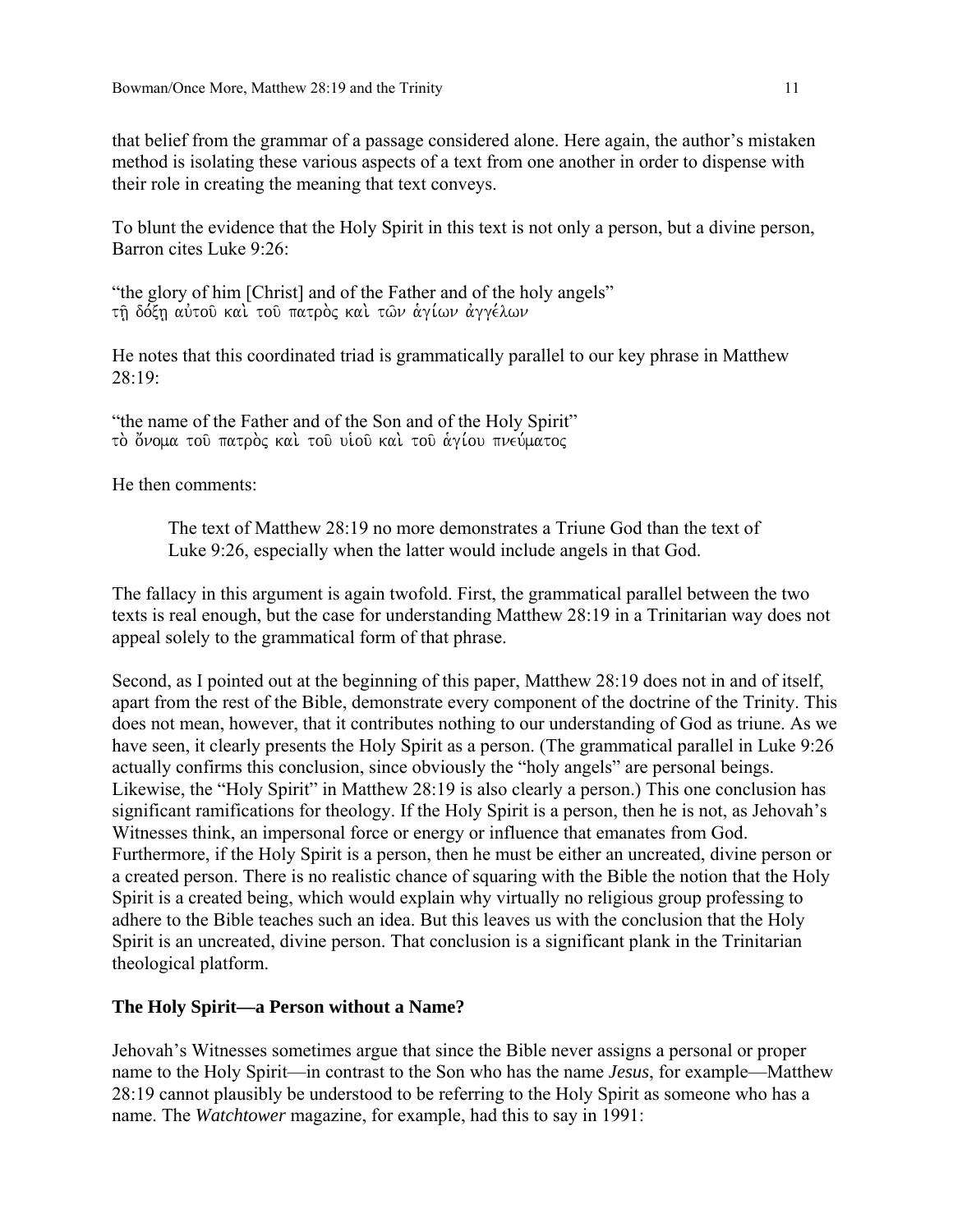Actually, the Bible never speaks of the holy spirit in the same way that it speaks of God or of Jesus. For example, in the Bible, the holy spirit does not have a personal name…. If the names of the Father and of the Son are so important, why does the holy spirit not have a personal name? Surely, this detail alone should make a person wonder whether the spirit is really equal to the Father and the Son $<sup>9</sup>$ </sup>

The *Watchtower*'s argument here proceeds from a couple of assumptions. The first is that the Bible never identifies the Holy Spirit as Jehovah (Yahweh). This assumption is open to challenge. The apostle Paul states, "Now the Lord is the Spirit" (2 Cor. 3:17), and in the immediate context "the Lord" is Jehovah (v. 16, cf. Ex. 34:34). But we may agree that the Bible rarely if ever applies the name Jehovah directly to the Holy Spirit.

The second assumption is that in order for Matthew 28:19 to be referring to an actual name for the Holy Spirit, it must be a personal or proper name. This assumption is simply unwarranted, although Trinitarians as well as anti-Trinitarians have sometimes made this assumption. Trinitarian apologists, for example, have sometimes argued that "the name" in Matthew 28:19 must be the name Jehovah, which therefore applies to all three persons. Most notoriously (and fallaciously), Oneness Pentecostals argue that since the personal, proper name of the Son is *Jesus*, and since Matthew 28:19 speaks of "the name" in the singular, the implication is that *Jesus* is the name of the Father, Son, and Holy Spirit!

The error here is in thinking that the term *name* in Matthew 28:19 must refer to a proper name, like *Fred* or *Mary*. That is simply incorrect. The word *name* in the Bible can, of course, refer to proper names, but it can also refer to what in English we often call "titles." The prayer "Our Father who are in heaven, hallowed be your name" (Matt. 6:9; also Luke 11:2) refers to *Father* as a name. The divine name YHWH or Jehovah is conspicuously absent from the Lord's Prayer, even in the NWT. Likewise, in his prayer to the Father before he was arrested, Jesus stated that he had manifested to the disciples the name of the "Father"—referring to the Father by that designation six times, and never by the name "Jehovah" or any other "proper name" (John 17:1, 5, 11, 21, 24, 25). Jesus once said, "For many will come in my name, saying, 'I am the Christ'" (Matt. 24:5); here *the Christ* is the "name" in question. Similarly, Peter says that Christians are blessed if they are "reviled for the name of Christ" because they are known by the name "Christian" (1 Pet. 4:14, 16). In an interesting contrast, Paul chastises those who are proud of bearing "the name 'Jew'" but not living up to that name (Rom. 2:17). The "name" that Jesus has that is "above every name" is the name "Lord" (Phil. 2:9-11; cf. Eph. 1:21). The "more excellent name" that Jesus has in comparison to the angels includes, at least, the designation "Son" (Heb. 1:4-5), and probably also the names "God" (1:8) and "Lord" (1:10). The Book of Revelation states that Christ's "name is called the Word of God" (Rev. 19:13) and that he also has the "name" *King of kings and Lord of lords* (Rev. 19:16).

These passages clearly illustrate that the word *name* in the New Testament need not refer to a proper name. By far the simplest and most natural interpretation of Matthew 28:19, then, is that

 9 "Identifying the Holy Spirit," *Watchtower*, 1/15/1991, 3, 4.